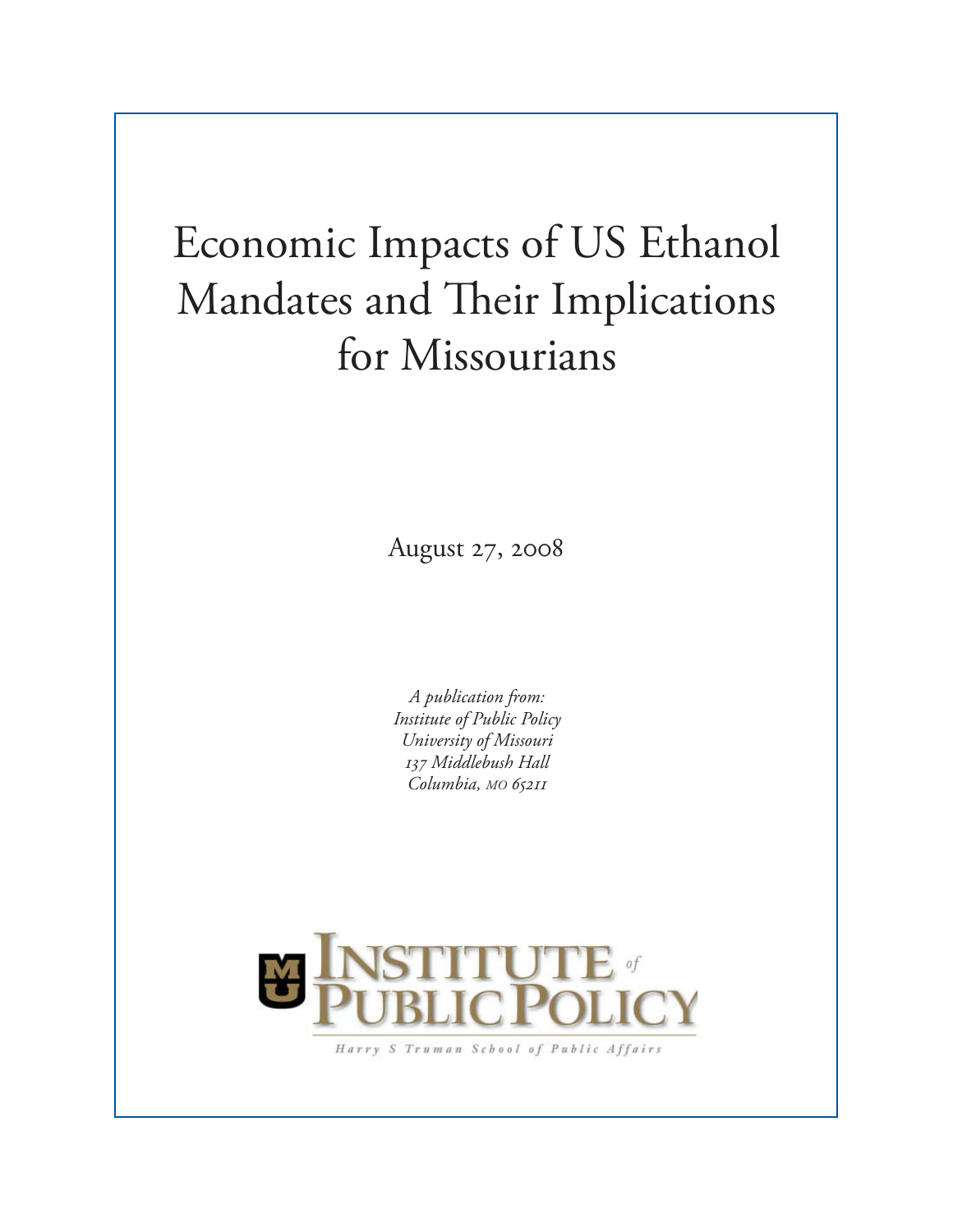# Economic Impacts of US Ethanol Mandates and Their Implications for Missourians

# Damon A. Ferlazzo

#### **Background**

On January 1, 2008, the Missouri Renewable Fuel Standard Act (MO RFSA) became effective; mandating that all gasoline sold in the state contain 10% ethanol.<sup>1</sup> The fuel with 90% conventional gasoline and 10% ethanol is commonly referred to as "E10." Proponents of the law believe that "Missouri's [RFSA] benefits consumers, our economy, the environment, and Missouri farmers."2 Others celebrate the new standard for reducing Missouri's dependence on foreign oil, developing a new in state production industry, and providing greater demand for locally grown crops.

The law offers ethanol producers who use Missouri agricultural products a five-year incentive of \$0.20per gallon for the first 12.5 million gallons produced and \$0.05 for an additional 12.5 million gallons of ethanol per year.3 Additionally, federal production incentives assist ethanol producers with a \$0.051 cent tax credit for each gallon of E10 or \$0.51 for each gallon of pure ethanol produced. Missouri has four ethanol plants with an annual capacity of 160 million gallons of ethanol. These facilities are located in Audrain, Buchanan, Holt, and Saline counties.

However, using fuel derived from a major world food source can have unintended negative consequences. Missouri livestock producers and state legislators complain that the state's E10 mandate and federal renewable fuel legislation is contributing to a "livestock industry meltdown as the effects of increases in corn prices ripple though livestock production industries that are dependent upon corn."4 Similarly, a study conducted by researchers at the Cato Institute concluded that compared to conventional gasoline,



ethanol is "neither reliable nor renewable," and that there are ethical implications of raising world corn prices.5 Regardless of one's viewpoint, it is important to evaluate state and national ethanol mandates impact on Missouri's consumers and economy as well as the effects on long term world agricultural markets.

#### **State Economic Impact**

Missouri's law and other ethanol mandates benefit Missouri corn farmers as greater demand for Missouri ethanol will mean higher corn prices. In 2007 Missouri ranked eighth in US field corn production, producing 462 million bushels worth \$1.82 billion. Therefore, its RFSA will have a significant impact on the state's economy, even if there is no increase in corn production.<sup>6</sup> But there has been an increase in production due to the demand for ethanol. Missouri farmers sold an additional 56 million bushels of corn and Missouri's corn value increased \$45 million in 2007.<sup>7</sup>

A study of Iowa's ethanol production indicated that the price of corn near ethanol plants increases at an even greater rate than corn grown elsewhere.<sup>8</sup> This is because the transportation costs are lower than areas further away. Thus, Missouri field corn in the counties with ethanol plants (Audrain, Buchanan, Holt, and Saline) should experience similar price increases. (See Map 1 for ethanol production levels.) Another study estimates that renewable fuel standards will restore the price of corn to its mid-1990s levels.<sup>9</sup>

In 2005, Missouri passenger car drivers consumed over 1.74 billion gallons of gasoline.<sup>10</sup> Had the RFSA been in effect, Missourians would have consumed 174 million fewer gallons of gasoline and instead relied on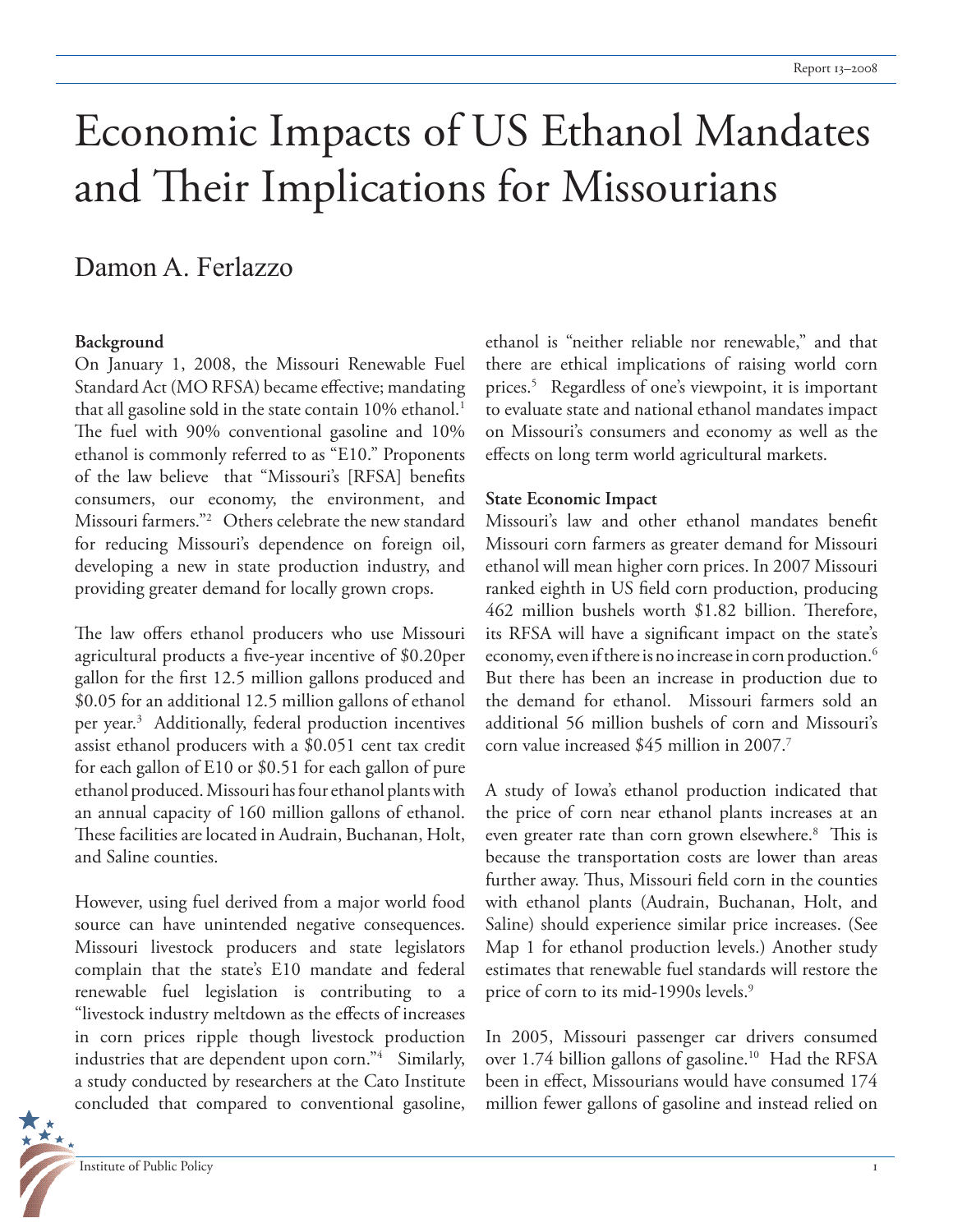ethanol. Similarly, had the entire US adopted an E10 mandate, American car drivers would have consumed 7.4 billion fewer gallons of gasoline.

In addition, under the federal American Jobs Creation Act of 2004, ethanol blenders and retailers are eligible to receive a \$0.051 per gallon tax credit for E10 sold until 2010.<sup>11</sup> In total, Missouri ethanol producers will receive \$8.87 million in federal ethanol production tax credits over the next two years. The state's fiscal year 2009 budget includes \$1.2 million in ethanol production incentives.<sup>13</sup>

Missouri is a major ethanol producer. Researchers from the University of Missouri's Commercial Agriculture Program estimate that last year, Missouri's four ethanol plants produced 160 million gallons of ethanol.<sup>14</sup> These plants provide the state with several direct economic benefits: 161 full-time jobs, labor income of \$20.3 million, increases the output of the state by \$285 million, and generate \$20.7 million in additional tax revenue.

MAP I. MISSOURI CORN HARVESTS (IN THOUSANDS of acres) & Ethanol Production (in Millions of Gallons)



### **Food & Agriculture Prices**

According to the USDA's Economic Research Service (ERS). The Consumer Price Index for food increased 4% in 2007, which is the largest increase since 1990.16 The USDA expects an increase of 5 to 6 percent in 2008. Many economists attribute part of this to increases in corn prices due to increased demand for ethanol.<sup>17</sup> Between 2005 and 2008, Missouri corn prices almost doubled to  $$3.95$  per bushel (see figure 1).



#### FIGURE 1.

MISSOURI FIELD CORN (\$/BUSHEL) & US ETHANOL WHOLESALE PRICES (\$/GALLON)<sup>18</sup>



The USDA's ERS estimates that in 2006 ethanol production accounted for 14% of field corn crop usage and will account for 30% by 2010.<sup>19</sup> As ethanol demand increases, corn and ethanol prices follow. Farmers respond to the demand and higher prices by increasing corn production (supply). As farmers have only a fixed amount of land, they may sacrifice production of other crops such as soybeans and wheat. As the supply of soybeans and wheat fall, their prices increase. As corn and wheat increase in price, so too does the price of feed to produce beef, pork poultry, and dairy products. Ultimately this translates into higher prices at the grocery store checkout line.

The ERS estimates that due to increases in corn prices related to increase in demand for ethanol, retail prices for chicken increased by 2.5%, beef by 8.7%, and pork by 4.1%.20 Similarly, an Iowa State University study estimates egg prices increased 8.1%, milk by 2.4%, and average food prices increase by  $1.3\%$ <sup>21</sup> In 2005, the average Midwest household spent \$6,033 on food. Increasing this spending by 1.3% results in an extra \$80.85 per household per year spent at the supermarket.<sup>22</sup> In total, the increase in ethanol demand will cost Missouri's 2.19 million households an estimated  $$177.43$  million in 2008.<sup>23</sup> It should be noted, however, that these prices only account for higher prices paid by consumers and not those of beef, dairy, poultry, and pork producers and these prices may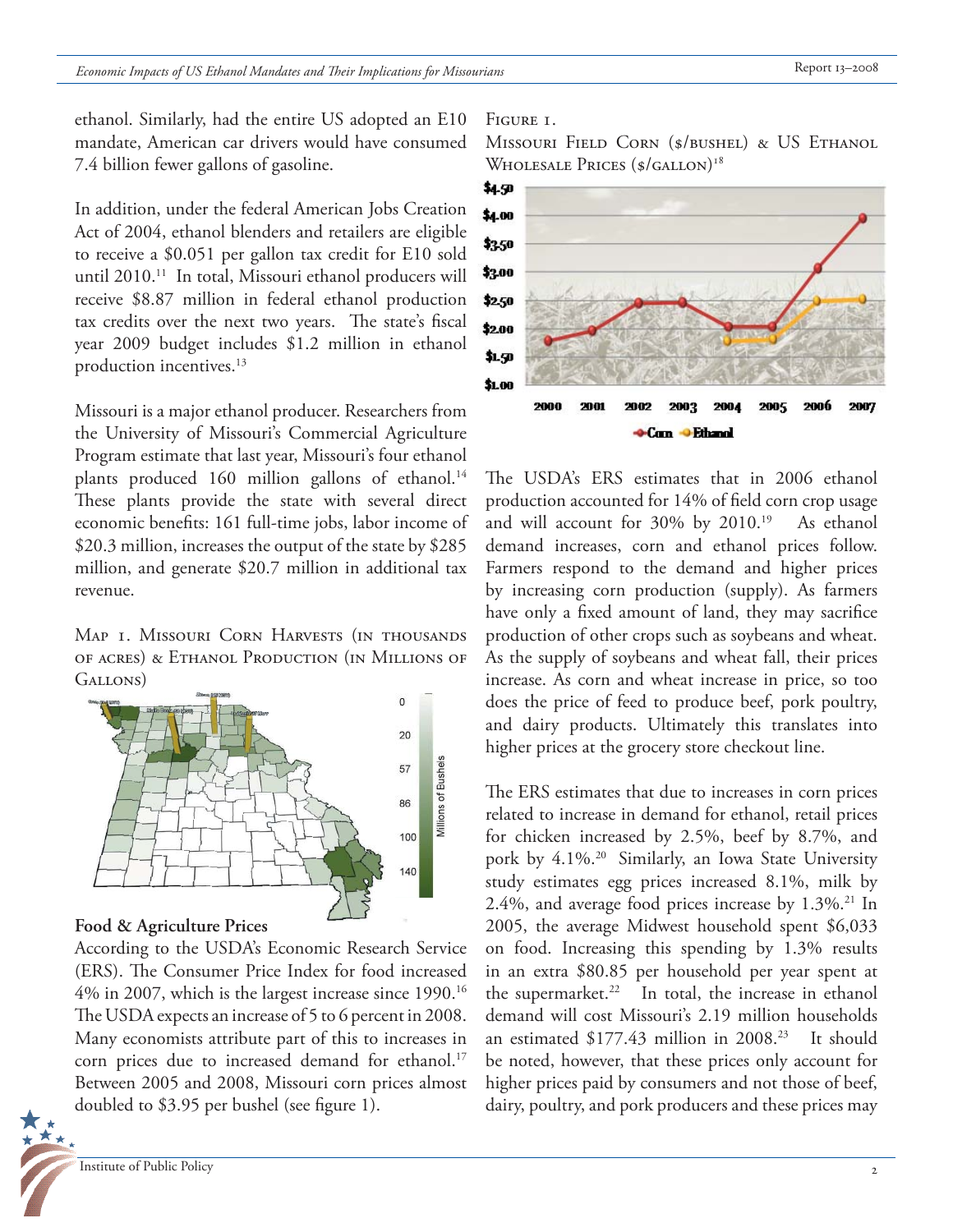– or may not – be passed on to consumers.

#### FIGURE 2.

Estimated Food Price Increases Due to Corn Price Increases



### Long-Term Agricultural Economic Effects

Another 2006 Iowa State study estimated the effects of increases in ethanol demands on other commodity and food prices created by state and national ethanol mandates. The study estimates the effects of corn prices at  $$4.05$  per bushel.<sup>24</sup> As of March 31, 2008, corn was trading at \$5.67 per bushel.<sup>25</sup> As the demand for ethanol's source, corn, increases, other crops will be displaced by farmers to accommodate this demand. The primary targeted crop will be soybeans, decreasing their prices by 5%, and production area by  $14\%$ . The second most affected crop would be wheat, increasing wheat prices by 20% and decreasing area by 4% and exports by 16%.<sup>26</sup>

In 2007, US ethanol production levels increased 34% to 4.86 billion gallons.<sup>27</sup> Unless new cellulosic ethanol is developed from switch grass and crop waste, the US will continue to rely on corn as its primary feed source for ethanol. One study predicts that once ethanol production from corn reaches 22 billion gallons, or more than four times the 2007 production level, the US would no longer export corn but would instead begin importing corn and ethanol.<sup>28</sup> While renewable fuel standards may help decrease dependence on foreign oil, unless new technologies are developed, they would eventually begin to increase dependence on foreign agricultural commodities. As the US is one of the world's largest suppliers of corn, other countries would

3 Institute of Public Policy

then rely on non-American corn exports. Researchers also predict the impact on pork and poultry. "If the U.S. becomes a corn importer [...] then the U.S. pork and poultry sectors will lose their international competitiveness, and exports of these products will fall rapidly,  $[\dots]^{n}$ .<sup>29</sup> This would also impact world corn prices, dramatically driving up food costs across the globe.

#### **Conclusion**

Missouri's Renewable Fuel Standard Act has increased demand for ethanol well beyond the state's current production capability of 160 million gallons to 174 million gallons. Missouri ethanol's industry currently provides Missourians with 161 full-time jobs, labor income of \$20.3 million, \$285 million in state output, and \$20.7 million in tax revenue. In addition to profits, Missouri ethanol producers and retailers received \$8.87 million in federal tax credits.

However, due to increases in demand for ethanol in the US, this year, Missouri households will pay an extra \$177.43 million at the supermarket. While renewable fuel standards aim to decrease American dependence on foreign oil, in the near future they may eventually increase American dependence on foreign agricultural commodities. Unless new cellulosic ethanol is developed from non-food sources, ethanol mandates could adversely affect US and world food prices.

#### **references**

- 1 Missouri Revised Statues 414.255.
- 2 Statement of Missouri Governor Matt Blunt. 5 July 2007.
- 3 Missouri Revised Statutes 142.028.
- 4 Statement of Missouri State Representative Mike Dethrow 28 April 2008. Quoted in Blank, Chris (28 April 2008). "Ethanol divides Mo. corn, livestock producers." *Associated Press Wire Service*.
- 5 James Eaves and Stephen Eaves. *Cato Regulation Magazine*. "Neither Renewable Nor Reliable." Vol.30, No. 3, Fall 2007.
- 6 USDA National Agricultural Statistics Service. Corn,
- Field. 7 Pierce, V., J. Horner, et al. (2007). "Employment and Economic Benefits of Ethanol Production in